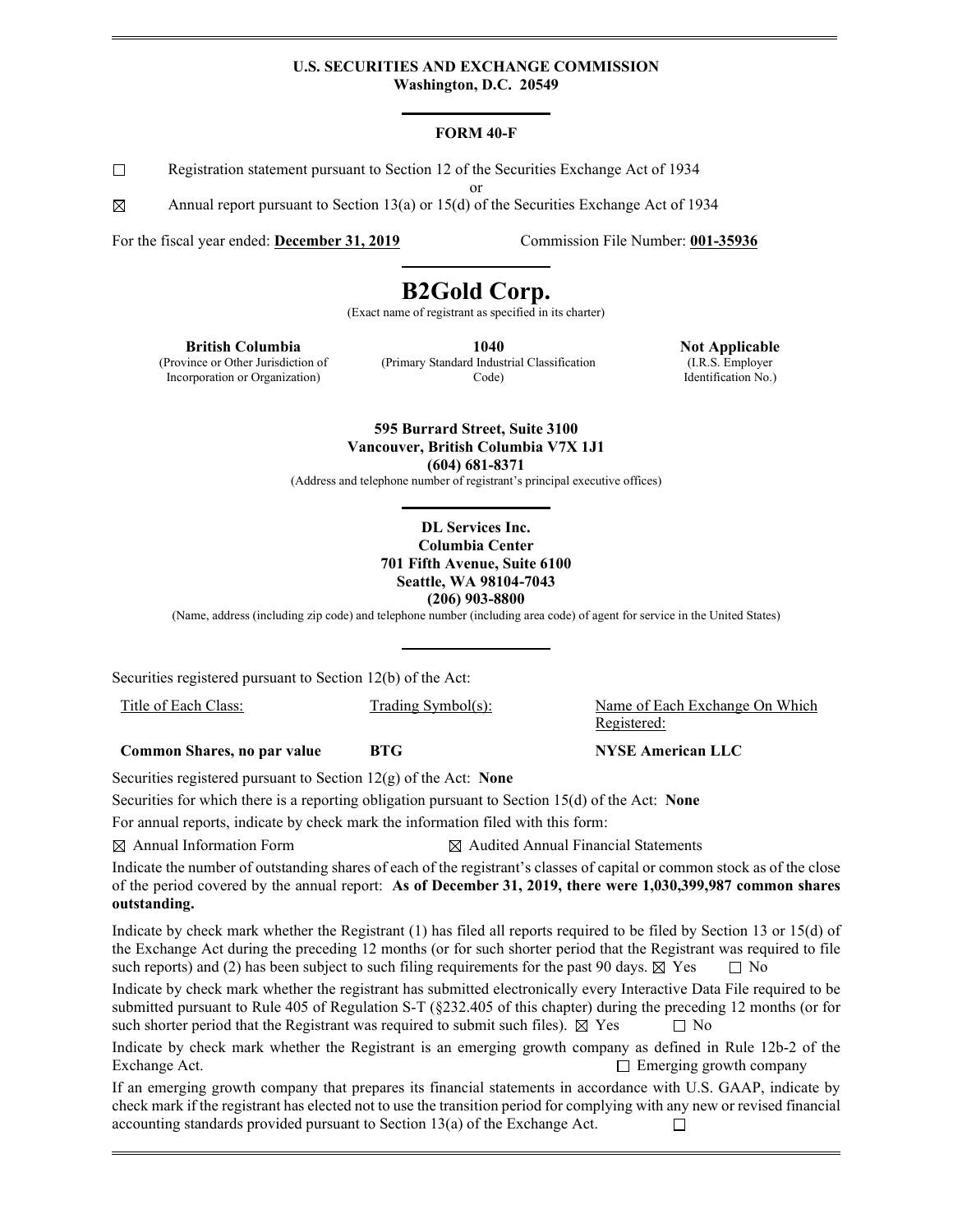#### **EXPLANATORY NOTE**

B2Gold Corp. ("we", "us", "our" or the "Company") is a Canadian corporation that is permitted, under a multijurisdictional disclosure system adopted by the United States, to prepare this Annual Report on Form 40-F ("Annual Report") pursuant to Section 13 of the Securities Exchange Act of 1934, as amended (the "Exchange Act"), in accordance with disclosure requirements in effect in Canada, which are different from those of the United States.

### **FORWARD LOOKING STATEMENTS**

This Annual Report and the Exhibits incorporated by reference herein contain "forward-looking information" and "forward-looking statements" within the meaning of applicable Canadian and U.S. securities laws, respectively, which may include, but are not limited to, statements with respect to possible events, conditions, acquisitions, or results of operations that are based on assumptions about future conditions and courses of action and include future oriented financial information with respect to prospective results of operations, financial position or cash flows that is presented either as a forecast or a projection, and also include, but are not limited to, statements with respect to our future financial and operating performance and estimates of reserves and resources. Often, but not always, forward-looking statements can be identified by the use of words such as "plans", "proposes", "expects", "is expected", "budget", "scheduled", "estimates", "forecasts", "projects", "intends", "targets", "aims", "anticipates", or "believes" or variations (including negative variations) of such words or phrases, or statements that certain actions, events or results "may", "could", "would", "might" or "will" be taken, occur or be achieved.

Forward-looking statements involve known and unknown risks, uncertainties and other factors which may cause our actual results, performance or achievements to be materially different from any future results, performance or achievements expressed or implied by the forward-looking statements. As a result, actual actions, events or results may differ materially from those described in the forward-looking statements, and there may be other factors that cause actions, events or results to differ from those anticipated, estimated or intended including, without limitation, those referred to in our Annual Information Form (incorporated by reference as Exhibit 99.1 to this Annual Report) under the heading "Risk Factors" and elsewhere.

Although forward-looking statements contained in the Exhibits incorporated by reference into this Annual Report are based upon what our management believes are reasonable assumptions, we cannot assure investors that actual results will be consistent with the forward-looking statements. Our forward-looking statements contained in the Exhibits incorporated by reference into this Annual Report are made as of the respective dates set forth in such Exhibits. In preparing this Annual Report, we have not updated such forward-looking statements to reflect any change in circumstances or in management's beliefs, expectations or opinions that may have occurred prior to the date hereof, and we disclaim any obligation to update any forward-looking statement, whether as a result of new information, future events or results or otherwise, except as required by law. There can be no assurance that forward-looking statements will prove to be accurate, as actual results and future events could differ materially from those anticipated. Accordingly, investors should not place undue reliance on forward-looking statements due to the inherent uncertainty therein.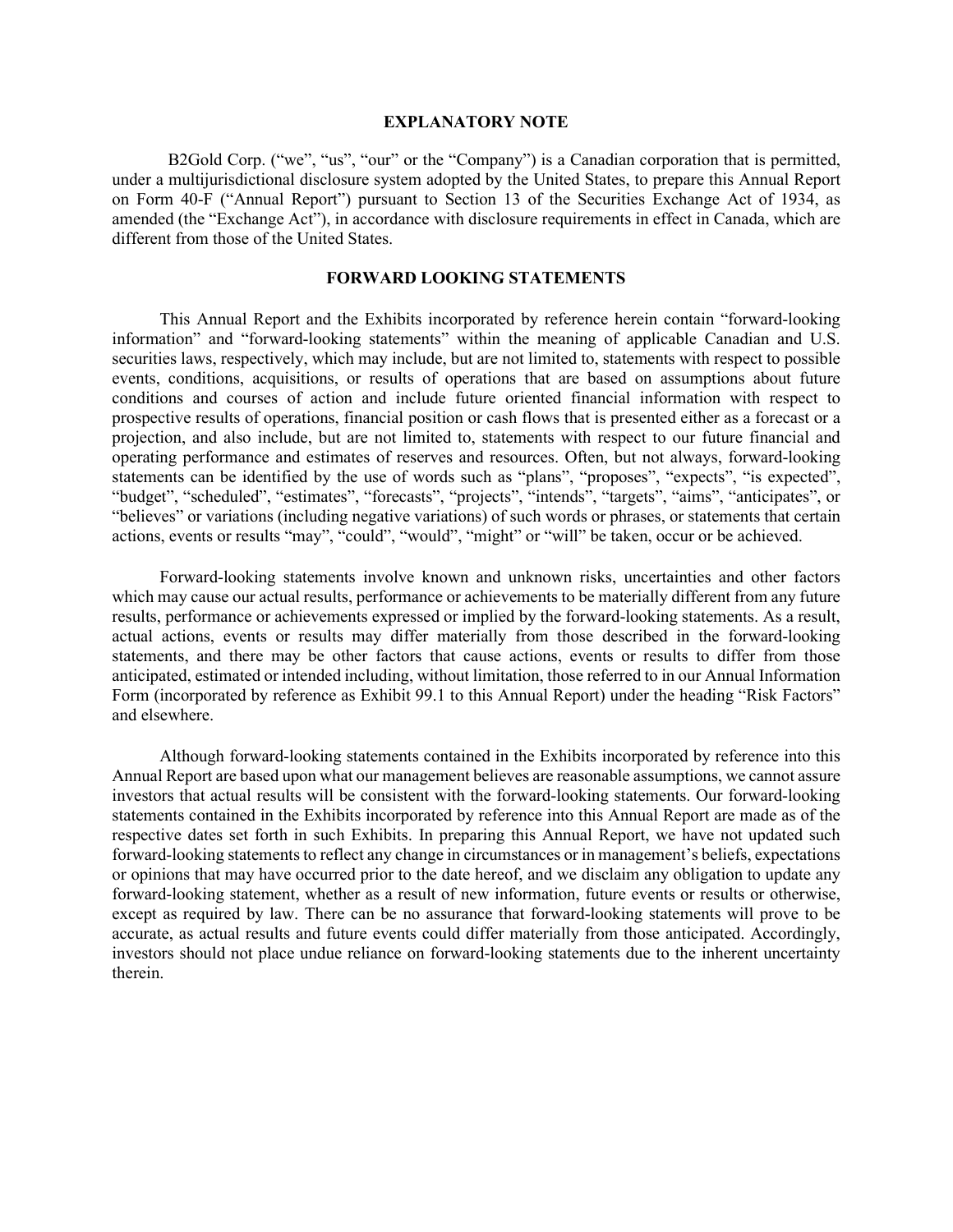#### **RESOURCE AND RESERVE ESTIMATES**

Unless otherwise indicated, all resource and reserve estimates included in the documents incorporated by reference into this Annual Report have been prepared in accordance with Canadian National Instrument 43-101 ("NI 43-101") and the Canadian Institute of Mining and Metallurgy Classification System. NI 43-101 is a rule developed by the Canadian securities administrators, which establishes standards for all public disclosure an issuer makes of scientific and technical information concerning mineral projects. Canadian standards, including NI 43-101, differ significantly from the requirements of Industry Guide 7 of the United States Securities and Exchange Commission (the "SEC"), and resource information contained in the documents incorporated by reference into this Annual Report may not be comparable to similar information disclosed by U.S. companies. In particular, and without limiting the generality of the foregoing, the term "resource" does not equate to the term "reserves." Under SEC Industry Guide 7 standards, mineralization may not be classified as a "reserve" unless the determination has been made that the mineralization could be economically and legally produced or extracted at the time the reserve determination is made. The SEC's disclosure standards in Industry Guide 7 normally do not permit the inclusion of information concerning "measured mineral resources," "indicated mineral resources" or "inferred mineral resources" or other descriptions of the amount of mineralization in mineral deposits that do not constitute "reserves" by U.S. standards under Industry Guide 7 in documents filed with the SEC. U.S. investors should also understand that "inferred mineral resources" have a great amount of uncertainty as to their existence and great uncertainty as to their economic and legal feasibility. It cannot be assumed that all or any part of an "inferred mineral resource" will ever be upgraded to a higher category. Under Canadian rules, estimated "inferred mineral resources" may not form the basis of feasibility or pre-feasibility studies except in rare cases. Investors are cautioned not to assume that all or any part of an "inferred mineral resource" exists or is economically or legally mineable. Further, while NI 43-101 permits companies to disclose economic projections contained in preliminary economic assessments and pre-feasibility studies, which are not based on "reserves", U.S. companies have not generally been permitted to disclose economic projections for a mineral property in their SEC filings prior to the establishment of "reserves." Disclosure of "contained ounces" in a resource is permitted disclosure under Canadian regulations; however, the SEC's Industry Guide 7 normally only permits issuers to report mineralization that does not constitute "reserves" by SEC Industry Guide 7 standards as in-place tonnage and grade without reference to unit measures. The requirements of NI 43-101 for identification of "reserves" are also not the same as those of the SEC Industry Guide 7, and reserves reported by the Company in compliance with NI 43-101 may not qualify as "reserves" under SEC Industry Guide 7 standards. In addition, the documents incorporated by reference in this Annual Report may include information regarding adjacent or nearby properties on which we have no right to mine. The SEC's Industry Guide 7 does not normally allow U.S. companies to include such information in their filings with the SEC. Accordingly, information concerning mineral deposits set forth herein may not be comparable with information made public by companies that report in accordance with United States standards.

## **DIFFERENCES IN UNITED STATES AND CANADIAN REPORTING PRACTICES**

We prepare our financial statements, which are filed with this report on Form 40-F, in accordance with International Financial Reporting Standards as issued by the International Accounting Standards Board. Accordingly, our financial statements may not be comparable to financial statements of the United States companies.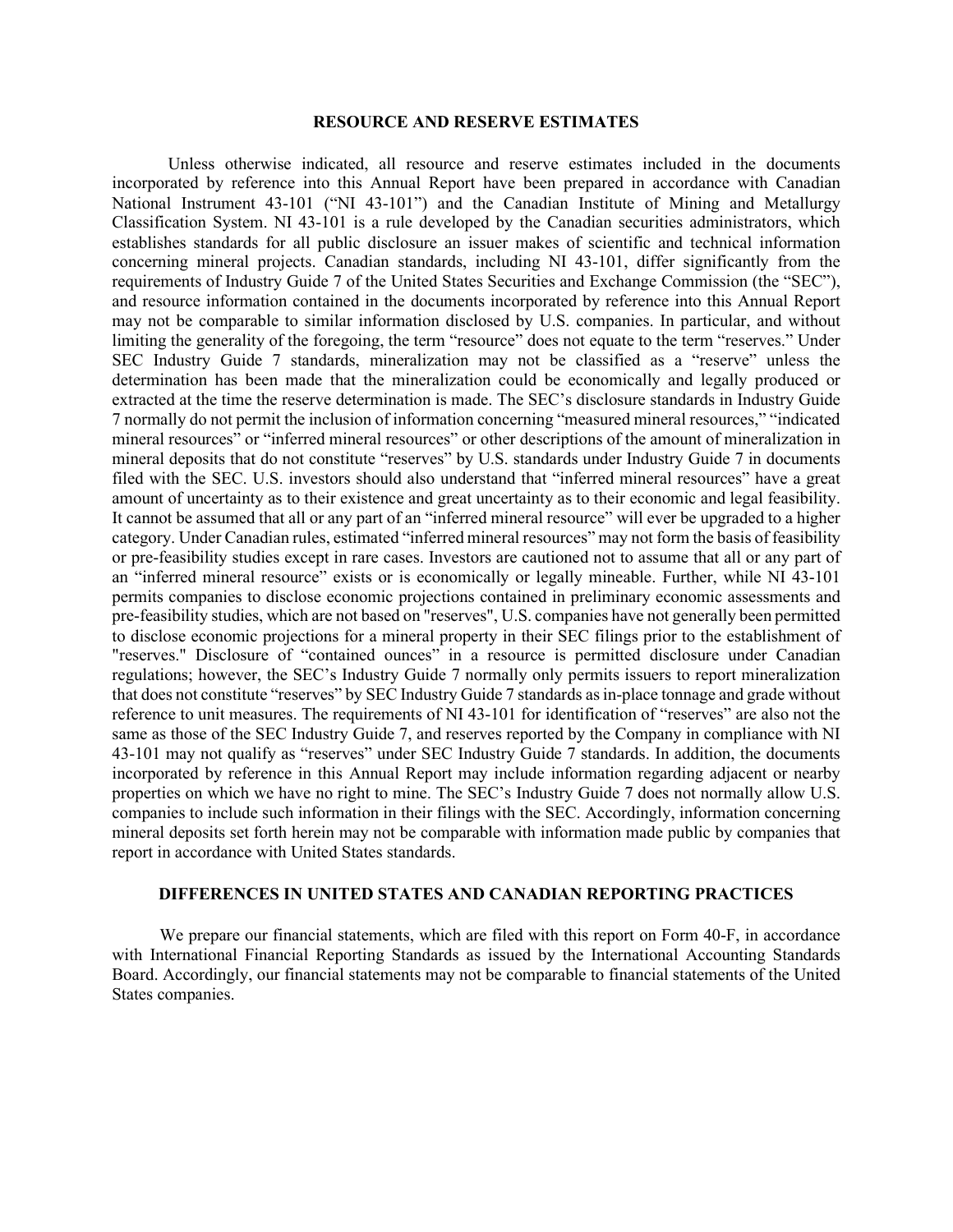#### **NYSE AMERICAN STATEMENT OF CORPORATE GOVERNANCE DIFFERENCES**

As a Canadian corporation listed on the NYSE American LLC (the "NYSE American") and a foreign private issuer under the Exchange Act, we are permitted to follow our home country practice in lieu of certain NYSE American corporate governance standards. In order to claim these exemptions, Section 110 of the NYSE American Company Guide requires us to provide to the NYSE American written certification from independent Canadian counsel that the non-complying practice is not prohibited by Canadian law. In addition, we must disclose the significant differences between our corporate governance practices and those U.S. domestic issuers are required to follow under the NYSE American corporate governance standards. Except as set forth below, we are in compliance with NYSE American corporate governance standards.

Section 123 of the NYSE American Company Guide recommends that the minimum quorum requirement for a meeting of shareholders is 33 1/3 % of the outstanding common shares. In addition, Section 123 requires that an issuer listed on NYSE American state its quorum requirement in its bylaws. We follow Canadian laws with respect to quorum requirements. Our quorum requirement is set forth in our articles, which provide that a quorum for the transaction of business at any meeting of shareholders is two shareholders present in person or represented by proxy who hold at least 5% of the issued common shares entitled to vote at the meeting.

The NYSE American Company Guide requires that the solicitation of proxies and delivery of proxy statements for all shareholder meetings be solicited pursuant to a proxy statement that conforms to the proxy rules of the SEC. We solicit proxies in accordance with the British Columbia Business Corporations Act, applicable Canadian securities laws, including National Instrument 54-101 and National Instrument 51- 102, and the rules and policies of the Toronto Stock Exchange, which may differ in certain respects from the proxy rules of the SEC.

The NYSE American Company Guide generally requires a company's compensation committee to consist solely of independent directors. We may from time to time appoint to our compensation committee one or more directors that are not independent, in compliance with applicable Canadian securities regulations and the rules of the Toronto Stock Exchange.

The NYSE American Company Guide requires a listed company to obtain the approval of its shareholders for certain types of securities issuances, including private placements that may result in the issuance of common shares (or securities convertible into common shares) equal to 20% or more of presently outstanding shares for less than the greater of book or market value of the shares. Under Canadian laws and applicable Toronto Stock Exchange rules, shareholder approval is required for certain transactions including private placements or acquisitions where more than 25% of presently outstanding shares are issued or issuable, where securities issued or issuable to insiders exceed 10% in the context of an acquisition, where the transaction results in a change of control or certain related party transactions. We will seek a waiver from NYSE American's shareholder approval requirements in circumstances where the securities issuance does not trigger such a requirement under the British Columbia Business Corporations Act, applicable Canadian securities regulations or the rules of the Toronto Stock Exchange.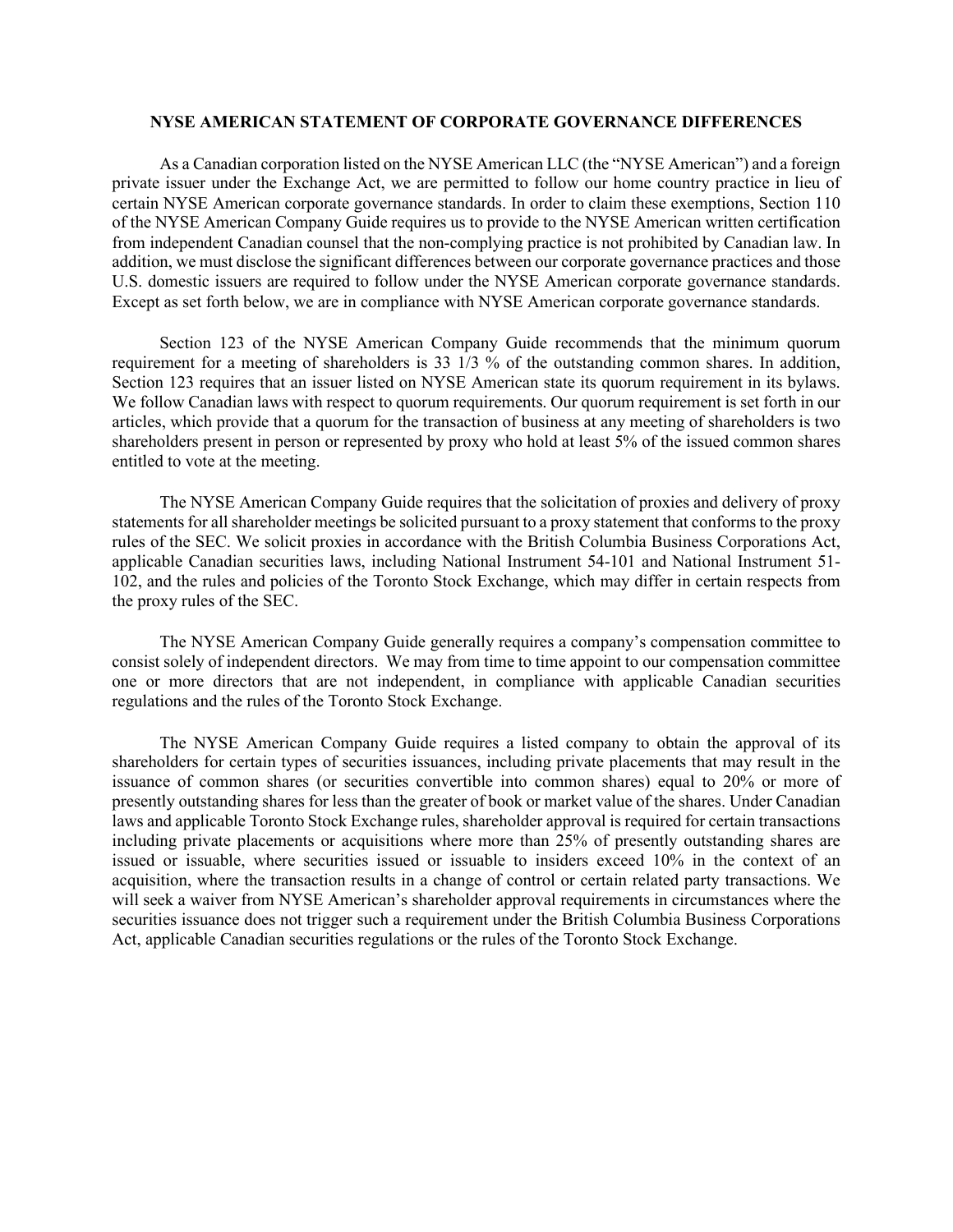#### **DOCUMENTS INCORPORATED BY REFERENCE**

The following documents, or the portions thereof indicated below, that are filed as exhibits to this Annual Report, are incorporated herein by reference.

- Annual Information Form of the Company for the year ended December 31, 2019;
- Management's Discussion and Analysis of the Company for the year ended December 31, 2019; and
- Audited Annual Consolidated Financial Statements for the year ended December 31, 2019 and notes thereto, together with the report of auditors thereon.

## **CONTROLS AND PROCEDURES**

Information regarding our disclosure controls and procedures, internal control over financial reporting and changes in internal control over financial reporting is included in the Management Discussion and Analysis incorporated herein by reference to Exhibit 99.3, under the heading "Disclosure Controls and Internal Control Over Financial Reporting."

Our independent registered public accounting firm, PricewaterhouseCoopers LLP has audited our management's assessment of our internal control over financial reporting. PricewaterhouseCoopers LLP's report is located with our Audited Annual Consolidated Financial Statements, which are incorporated herein by reference to Exhibit 99.2.

#### **NOTICES PURSUANT TO REGULATION BTR**

There were no notices required by Rule 104 of Regulation BTR that the Company sent during the year ended December 31, 2019 concerning any equity security subject to a blackout period under Rule 101 of Regulation BTR.

## **AUDIT COMMITTEE AND AUDITOR INFORMATION**

We have a separately-designated standing audit committee established in accordance with section 3(a)(58)(A) of the Exchange Act. The following information is included in the "Audit Committee", "Audit Committee—Composition of the Audit Committee", "Audit Committee—Pre-Approval Policies and Procedures" and "Audit Committee—External Auditor Service Fees" sections of our Annual Information Form, which are incorporated herein by reference to Exhibit 99.1:

- Information regarding our Audit Committee composition, independence, audit committee financial expert and pre-approval policies and procedures; and
- Information regarding fees billed by our principal accountants for each of the last two fiscal years.

## **CODE OF ETHICS**

We have adopted a code of business conduct and ethics that applies to all of our directors, officers and employees. During the year ended December 31, 2019, the Company did not make any amendments to the code of business conduct and ethics, nor did the Company grant any waiver or implicit waiver of the code to the Company's principal executive officer, principal financial officer, principal accounting officer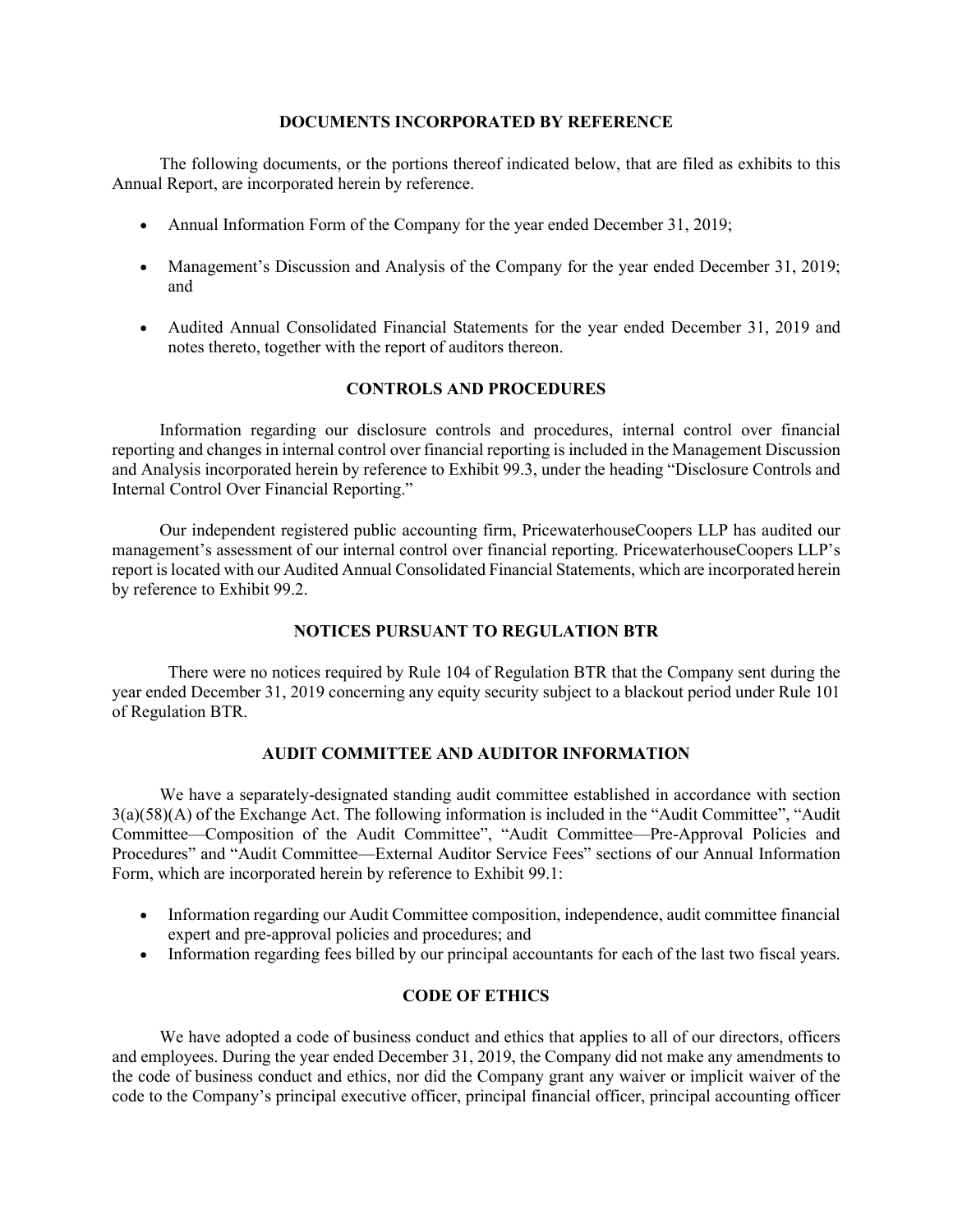or controller, or persons performing similar functions. A copy of the code of business conduct and ethics, as amended, was previously filed with the SEC and is posted on our website at *[http://www.b2gold.com/corporate/governance/.](http://www.b2gold.com/corporate/governance/)*

## **OFF-BALANCE SHEET ARRANGEMENTS**

The Company has no off-balance sheet arrangements.

## **TABULAR DISCLOSURE OF CONTRACTUAL OBLIGATIONS**

The following table lists as of December 31, 2019 information with respect to our known contractual obligations.

|                                      | Payments due by period (in thousands of dollars) |           |               |               |           |
|--------------------------------------|--------------------------------------------------|-----------|---------------|---------------|-----------|
|                                      |                                                  | Less than |               |               | More than |
| <b>Contractual Obligations</b>       | <b>Total</b>                                     | 1 year    | $1 - 3$ years | $3 - 5$ years | 5 years   |
| Revolving Corporate Credit Facility  | 233,780                                          | 9,979     | 19,958        | 203,843       |           |
| <b>Equipment Loans/Finance</b>       | 66,422                                           | 25,900    | 37,347        | 3,175         |           |
| Obligations                          |                                                  |           |               |               |           |
| Lease Liabilities                    | 11,017                                           | 3,025     | 4,963         | 2,428         | 601       |
| Purchase Obligations                 | 81,865                                           | 81,865    |               |               |           |
| Derivative instruments at fair value | 2,797                                            | 1,909     | 888           |               |           |
| Mine restoration provisions          | 72,716                                           |           |               |               | 72,716    |
| (undiscounted) $(1)$                 |                                                  |           |               |               |           |
| Employee benefits obligation         | 4,736                                            | 179       | 358           | 358           | 3,841     |
| Other long-term liabilities          | 3,847                                            | 355       | 27            |               | 3,465     |
| <b>Total</b>                         | 477,180                                          | 123,212   | 63,541        | 209,804       | 80,623    |

(1) We accrue mine restoration provisions over the life of our mining operations and amounts shown are estimated expenditures in the indicated years at their undiscounted values.

We are currently party to fuel forward contracts, fuel collar contracts and interest rate swap contracts which are described in note 17 to the audited annual consolidated financial statements included as Exhibit 99.2.

## **MINE SAFETY DISCLOSURE**

We do not operate any mine in the United States and have no mine safety incidents to report for the year ended December 31, 2019.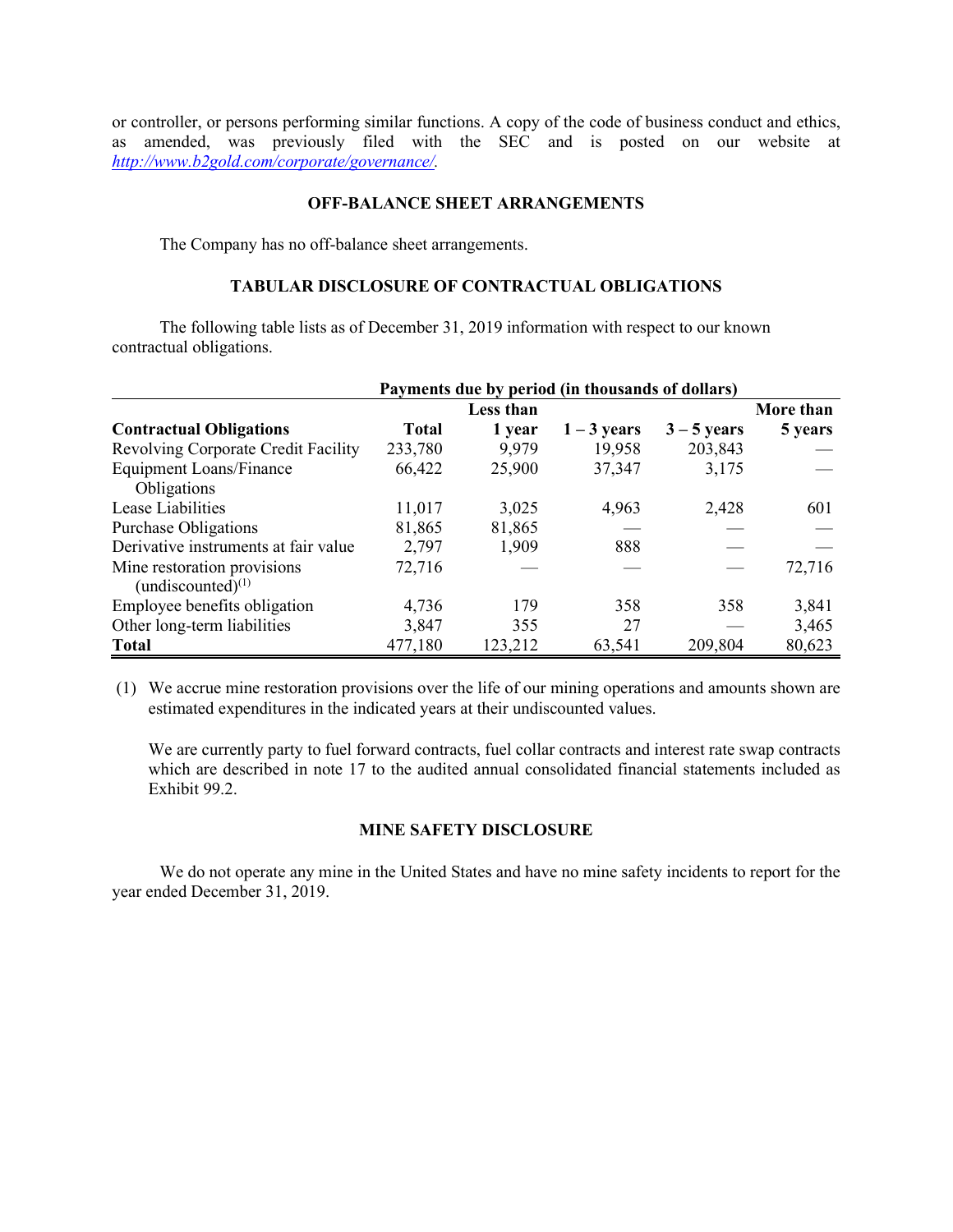#### **UNDERTAKINGS**

We undertake to make available, in person or by telephone, representatives to respond to inquiries made by the SEC staff, and to furnish promptly, when requested to do so by the SEC staff, information relating to the securities registered pursuant to Form 40-F; the securities in relation to which the obligation to file an annual report on Form 40-F arises; or transactions in said securities.

## **CONSENT TO SERVICE OF PROCESS**

We have previously filed with the SEC a written consent to service of process and power of attorney on Form F-X. Any change to the name or address of our agent for service shall be communicated promptly to the SEC by amendment to the Form F-X referencing our file number.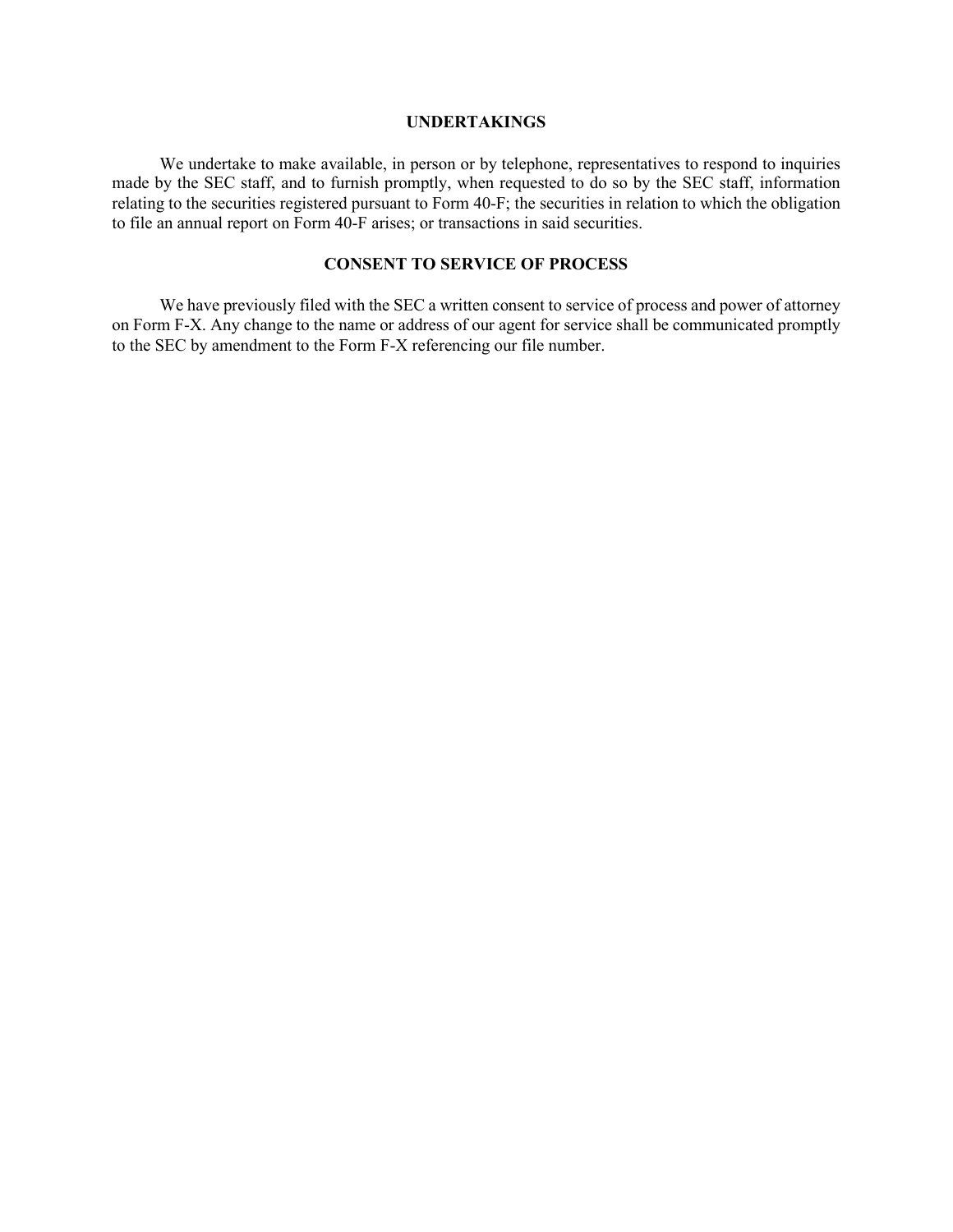## **SIGNATURES**

Pursuant to the requirements of the Exchange Act, the Company certifies that it meets all of the requirements for filing on Form 40-F and has duly caused this Annual Report to be signed on its behalf by the undersigned, thereunto duly authorized.

## **B2GOLD CORP.**

*/s/ Clive Johnson*

Name: Clive Johnson Title: President and Chief Executive Officer

Date: March 20, 2020